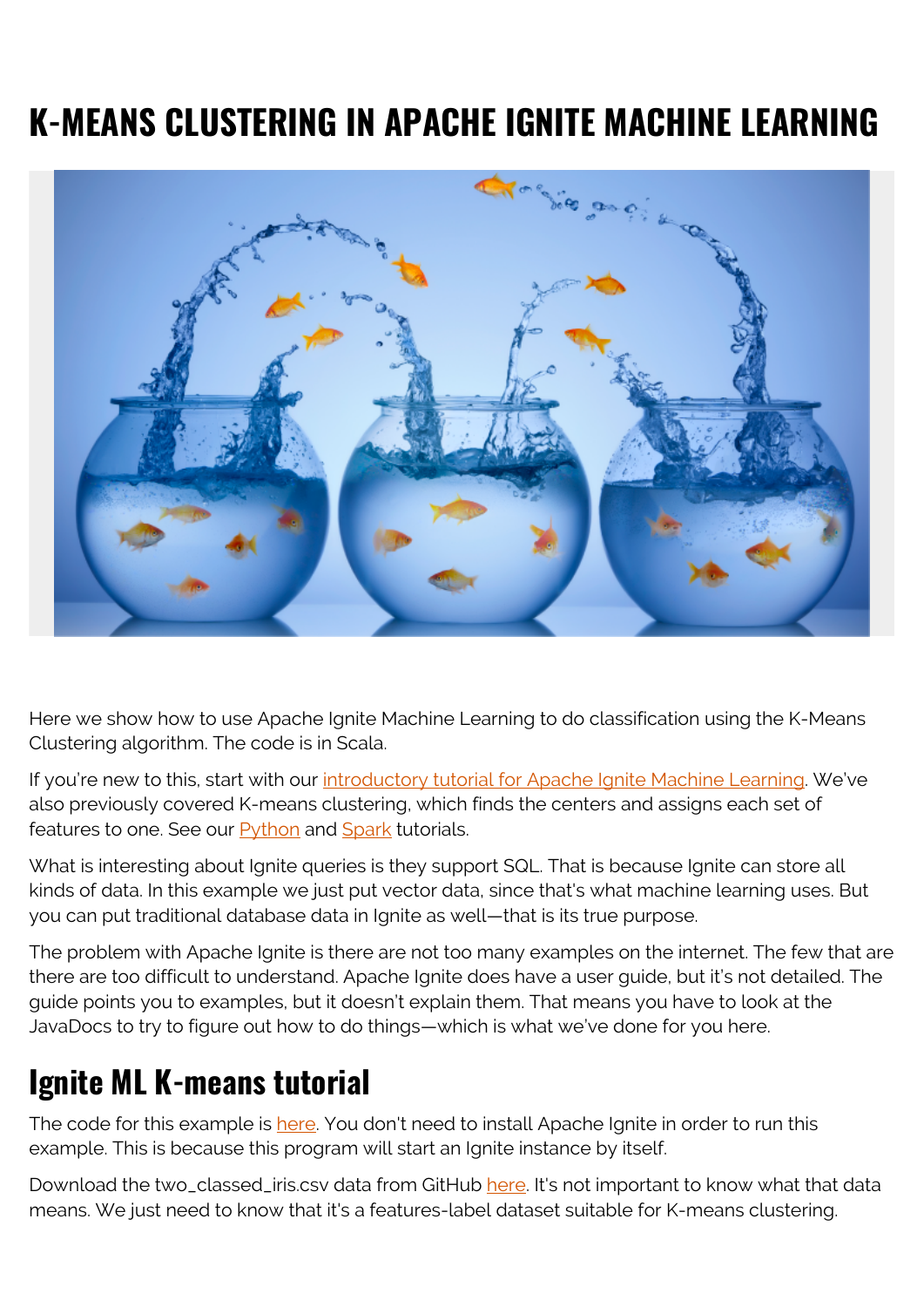## **Start Ignite and create the data cache**

This code starts an instance of Apache Ignite. It's not necessary to install Ignite. The program downloads the JAR files needed to make it run. Then this Scala program starts it.

(Note: When you start the example below Ignite starts but does not stop. That's because we have started an instance.)

First, we give Ignite two working directories. Note that we use the default constructor **IgniteConfiguration()**.

```
 val PersistencePath = "/Users/walkerrowe/Downloads/ignite"
 val WalPath = "/Users/walkerrowe/Downloads/wal"
```

```
 val config = new IgniteConfiguration()
```

```
val ignite = Ignition.start(config)
```
## **Write data to Ignite**

This method creates a cache object into which we will write the data. It's called **cache**, because Ignite calls its database an in-memory cache. (It is a distributed in-memory cache, which is what makes it so powerful.)

```
 val dataCache = getCache(ignite)
```
This code is not necessary to explain. I just copied it from one of their examples and converted it to Scala using IntelliJ. It just created the cache object and makes it ready to receive data.

```
private def getCache(ignite: Ignite) = {
     val cacheConfiguration = new CacheConfiguration
     cacheConfiguration.setName("ML_EXAMPLE_" + UUID.randomUUID)
     cacheConfiguration.setAffinity(new RendezvousAffinityFunction(false, 10))
     ignite.createCache(cacheConfiguration)
   }
```
## **Read file into Ignite data cache**

Now we read the .csv file and form a label-features vector. The data is one label, the first column, and 4 features columns. The data is fixed width with no delimiter other than spaces.

| 0 | 5.1 | 3.5 | 1.4 | $\theta$ .2 |
|---|-----|-----|-----|-------------|
| 0 | 4.9 | 3   | 1.4 | 0.2         |
| 0 | 4.7 | 3.2 | 1.3 | 0.2         |
| 0 | 4.6 | 3.1 | 1.5 | 0.2         |
| 0 | 5.  | 3.6 | 1.4 | 0.2         |
| 0 | 5.4 | 3.9 | 1.7 | $\theta$ .4 |

Here we use the Ignite utility **VectorUtils.of(double values …)** to create a vector. We will use another vector utility to tell Ignite which column is the label and which are the features.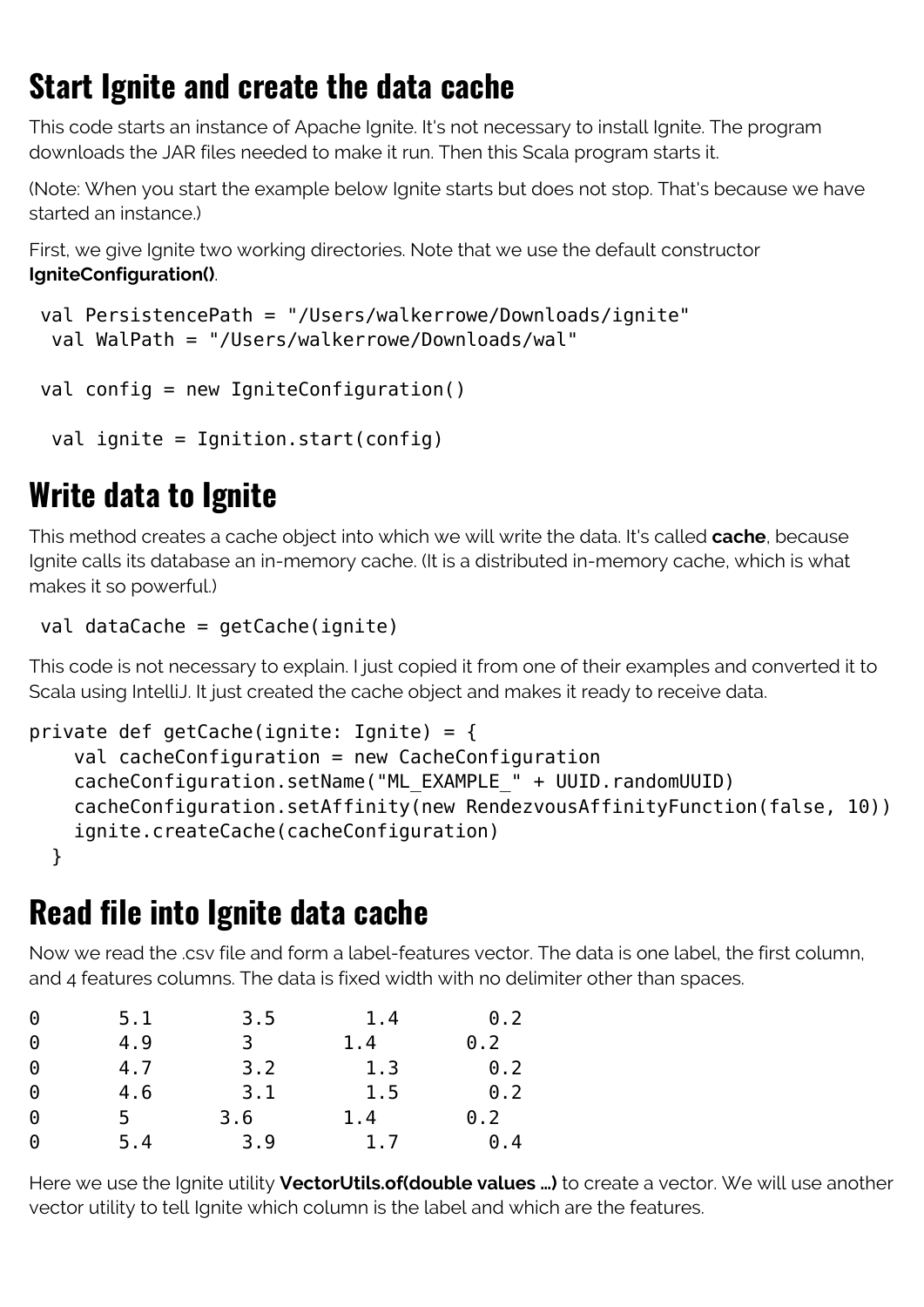The method **put()** writes the data to the Ignite data cache. The format is **put(key, value)**, where value is, in our example, a Vector.

```
val file =
"/Users/walkerrowe/Documents/igniteSource/ignite/examples/src/main/resources/
datasets/two_classed_iris.csv"
```

```
 val bufferedSource = io.Source.fromFile(file)
var i: Integer = 0 for (line <- bufferedSource.getLines) {
  val cols: Array = line.split("\\s+").map( .trim)
   dataCache.put(i, VectorUtils.of(cols(0).toDouble,
     cols(1).toDouble, cols(2).toDouble,
     cols(3).toDouble, cols(4).toDouble))
  i = i + 1 }
 bufferedSource.close
```
#### **Preprocessing**

The call to the training model **trainer.fit(ignite, dataCache, vectorizer)** includes a **vectorizer**.

We use **DummyVectorizer,** which you could call the **do-nothing vectorizing** as it only separates features and labels. **LabelCoordinate.FIRST** is an enumeration (enum) that means take the first column in the Vector as the label.

```
val vectorizer = new
DummyVectorizer().labeled(Vectorizer.LabelCoordinate.FIRST)
```
Ignite has a whole set of preprocessors. Those do the things you would normally do with machine learning data like:

- Extracting features
- [Normalizing data](https://blogs.bmc.com/blogs/data-normalization/) (i.e., scaling it)
- Forcing text or real numbers based on a threshold to labels, e.g., 0 or 1
- Replacing missing values with something like the average of other values
- Creating a one-hot vector, which is a special way of encoding categorical data

## **Create and train the model**

Now we train the model. There are a handful of parameters, but we take the default. Then we set the number of clusters to 2 since all the input labels are either 0 or 1.

```
val trainer = new KMeansTrainer()
```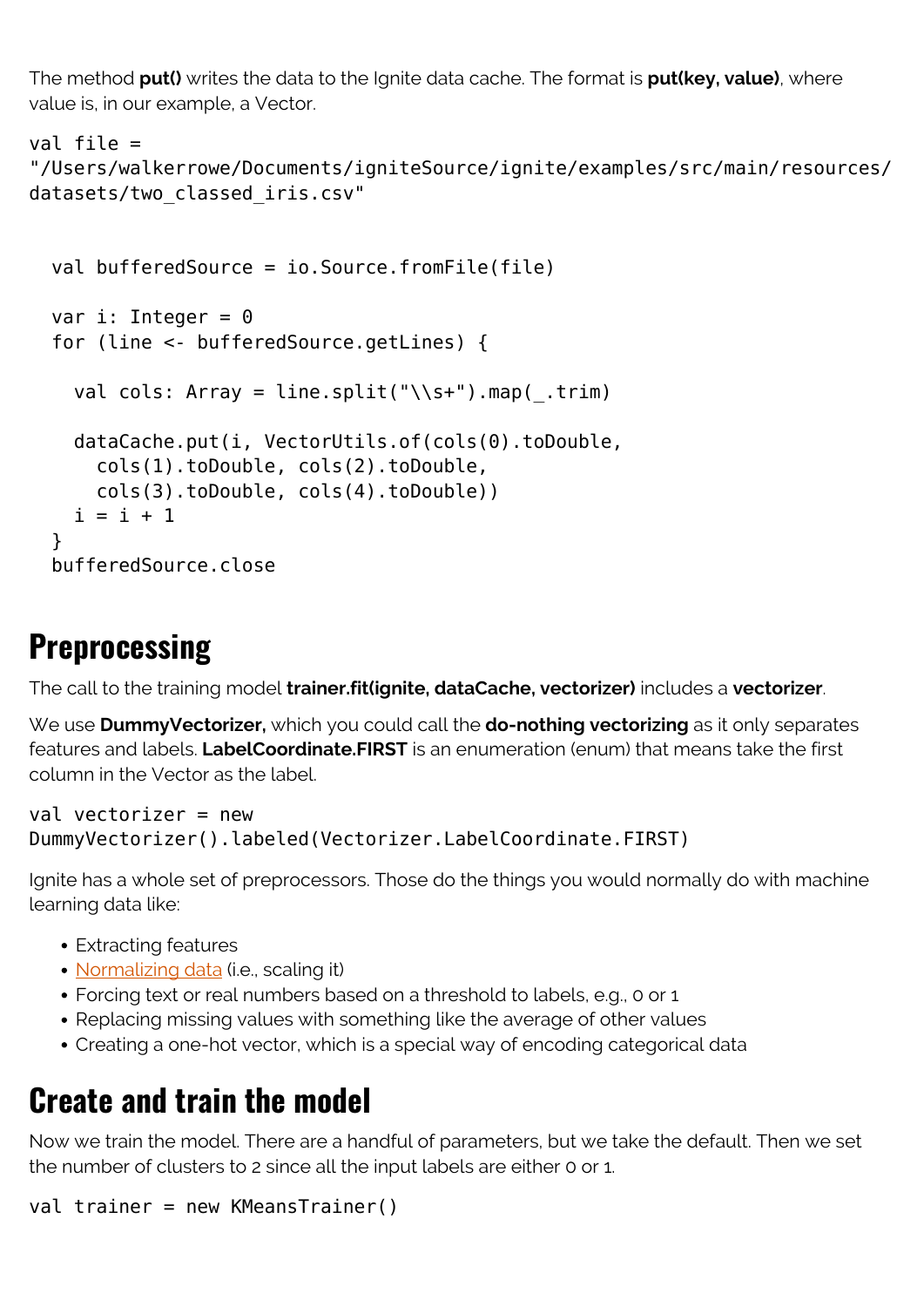trainer.withAmountOfClusters(2)

val mdl = trainer.fit(ignite, dataCache, vectorizer)

#### **Print the cluster centers**

The goal of k-means clusters is to find the centers and to assign each set of features to one of the clusters. So here we print the coordinates that are the centers of the two clusters.

```
 val centers: Array = mdl.getCenters
 for (c < - centers) {
    System.out.print("centers ")
   for (a < c.asArray()) {
      printf("%.2f ", a)
    }
    System.out.println("\n")
  }
```
### **Create a cache query and run predictions across that**

Now we loop through the data we have written to the Ignite data cache. Then we run a prediction on it based upon the model we just trained. Then we print the label and the prediction. The goal is to see whether the prediction is right, meaning our model is accurate.

We could also have calculated the accuracy. That is:

```
(number of times prediction = label ) / (number of records)
```
We create a **QueryCursor** with **cursor.getAll**. Then we loop through it and use **getValue()** to retrieve the Vector and **get()** to retrieve individual vector elements. We use the Vectorutil **copyOfRange(start,end)** to copy the features to a features vector. The label is the first element **getValue.get(0**).

Then we run **predict()** to make a prediction, i.e., feed in the features and find the cluster to which those coordinates belong, i.e., the label.

```
val cursor = dataCache.query(new ScanQuery)
  val all = cursor.getAllfor (i <- \theta until all.size() - 1) {
    var r = all.get(i) val features = r.getValue.copyOfRange(1, r.getValue.size())
    val label = r.getValue.get(0) printf("label=%.2f = features=", label)
    for (f <- features.asArray()) {
       printf("%.2f,", f)
```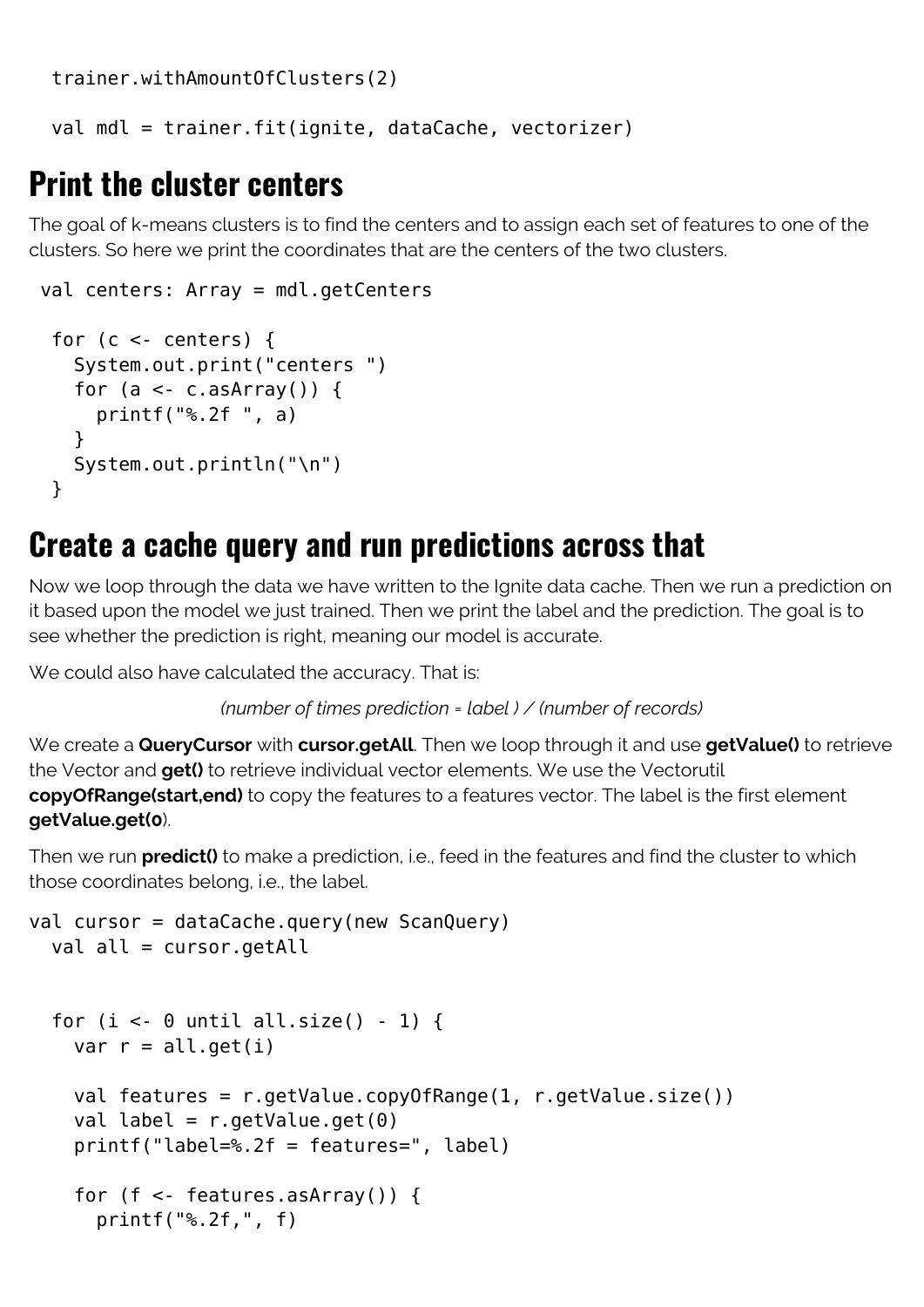```
 }
print("n")
```
val prediction = mdl.predict(features)

System.out.printf("prediction =  $%$ .2f \n", prediction.toDouble)

println("===========================================")

Here are the results:

centers 5.01 3.42 1.46 0.24

centers 5.94 2.77 4.26 1.33

=========================================== label 0.00 5.10,3.50,1.40,0.20, prediction 0.00 =========================================== label 0.00 5.40,3.70,1.50,0.20, prediction 0.00 =========================================== label 0.00 5.40,3.40,1.70,0.20, prediction 0.00 =========================================== label 0.00 4.80,3.10,1.60,0.20, prediction 0.00 =========================================== label 0.00 5.00,3.50,1.30,0.30, prediction 0.00

...

=========================================== label 1.00 5.20,2.70,3.90,1.40, prediction 1.00 =========================================== label 1.00 5.60,2.50,3.90,1.10, prediction 1.00 =========================================== label 1.00 5.70,2.60,3.50,1.00, prediction 1.00 ===========================================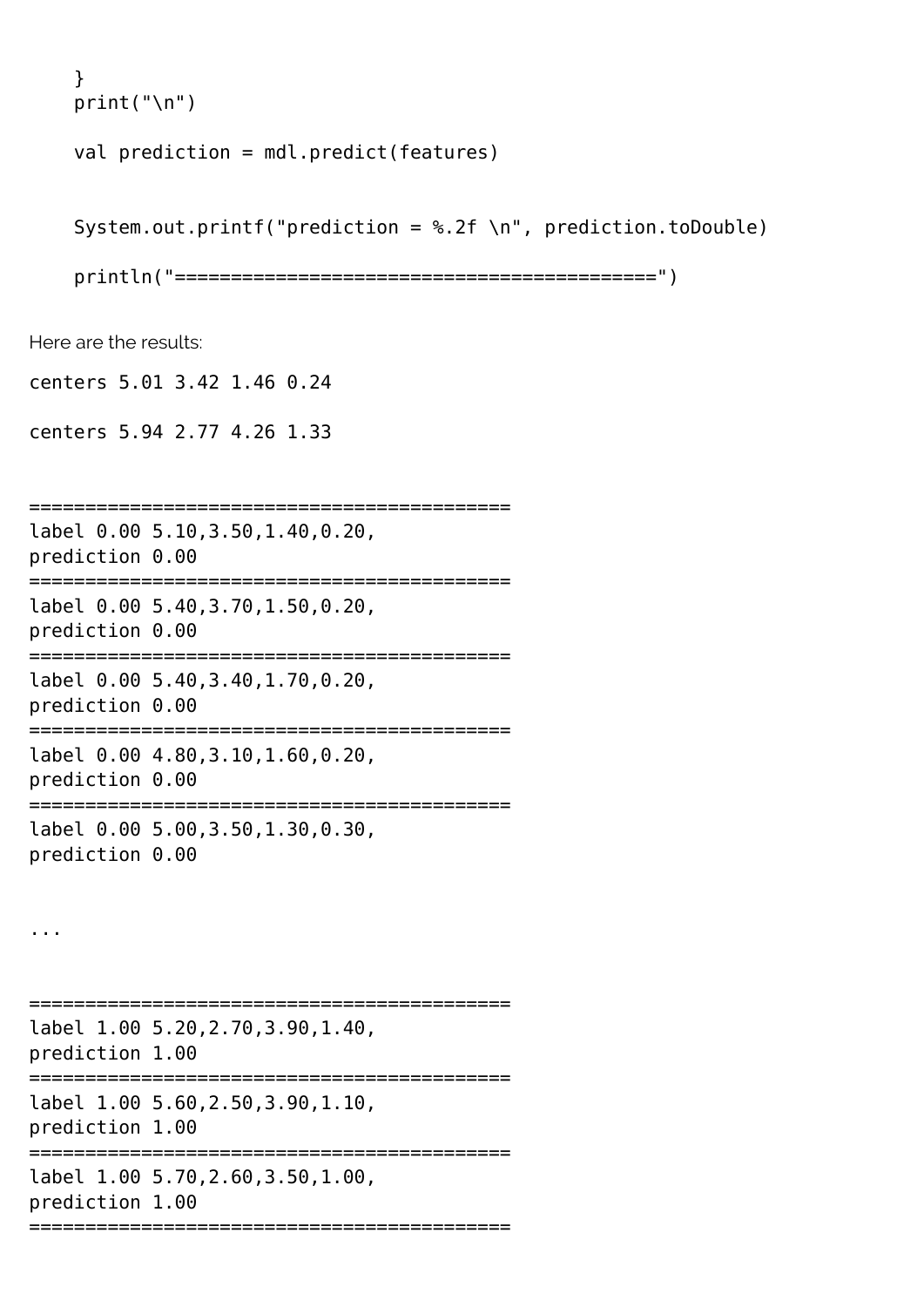label 1.00 5.50,2.50,4.00,1.30, prediction 1.00

#### **The complete code**

Now, to run the complete code you need this Scala build.sbt file.

```
\left\{ \right.libraryDependencies ++= Seq(
   "org.apache.ignite" % "ignite-core" % "2.8.1",
"org.apache.ignite" % "ignite-ml" % "2.8.1" )
}
And here is the complete code:
package com.bmc.ignite
import java.util.UUID
import org.apache.ignite.Ignite
import org.apache.ignite.Ignition
import org.apache.ignite.cache.affinity.rendezvous.RendezvousAffinityFunction
import org.apache.ignite.configuration.CacheConfiguration
import org.apache.ignite.configuration.IgniteConfiguration
import org.apache.ignite.ml.clustering.kmeans.{KMeansModel, KMeansTrainer}
import org.apache.ignite.ml.math.primitives.vector.Vector
import org.apache.ignite.ml.math.primitives.vector.VectorUtils
import org.apache.ignite.ml.dataset.feature.extractor.Vectorizer
import org.apache.ignite.ml.dataset.feature.extractor.impl.DummyVectorizer
import org.apache.ignite.cache.query.ScanQuery
object Main extends App {
   val PersistencePath = "/Users/walkerrowe/Downloads/ignite"
   val WalPath = "/Users/walkerrowe/Downloads/wal"
   val config = new IgniteConfiguration()
  val ignite = Ignition.start(config)
   val dataCache = getCache(ignite)
   val file =
```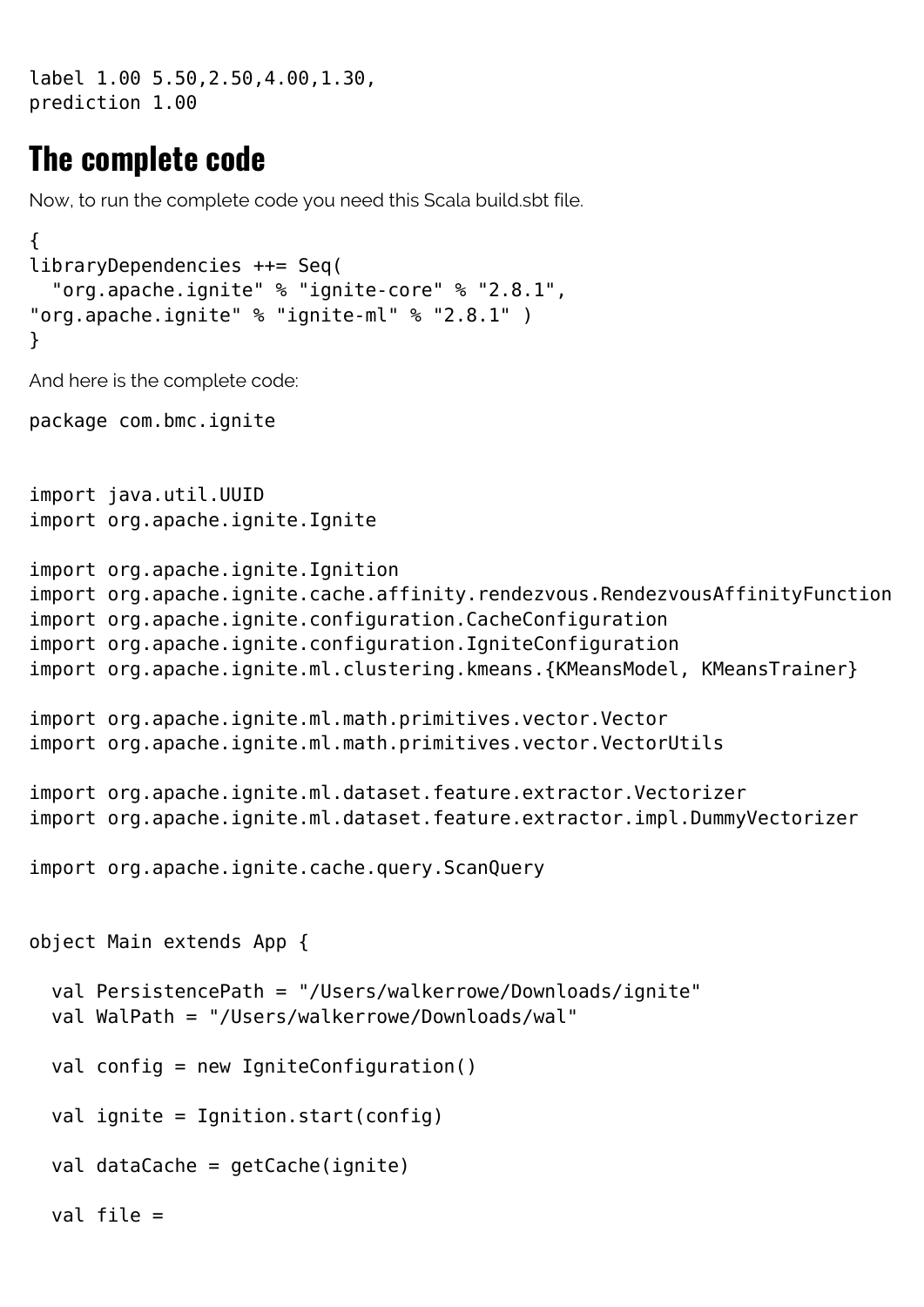"/Users/walkerrowe/Documents/igniteSource/ignite/examples/src/main/resources/ datasets/two\_classed\_iris.csv"

```
 val bufferedSource = io.Source.fromFile(file)
  var i: Integer = \theta for (line <- bufferedSource.getLines) {
    val cols: Array = line.split("\\s+").map( .trim)
     dataCache.put(i, VectorUtils.of(cols(0).toDouble,
       cols(1).toDouble, cols(2).toDouble,
       cols(3).toDouble, cols(4).toDouble))
    i = i + 1 }
   bufferedSource.close
  val vectorizer = newDummyVectorizer().labeled(Vectorizer.LabelCoordinate.FIRST)
   val trainer = new KMeansTrainer()
   trainer.withAmountOfClusters(2)
   val mdl = trainer.fit(ignite, dataCache, vectorizer)
   val centers: Array = mdl.getCenters
  for (c \le centers) {
     System.out.print("centers ")
    for (a \leq c.asArray()) {
       printf("%.2f ", a)
     }
     System.out.println("\n")
   }
  val cursor = dataCache.query(new ScanQuery)
  val all = cursor.getAllfor (i < 0 until all.size() - 1) {
    var r = all.get(i) val features = r.getValue.copyOfRange(1, r.getValue.size())
    val label = r.getValue.get(0) printf("label=%.2f = features=", label)
    for (f \le- features.asArray()) {
```